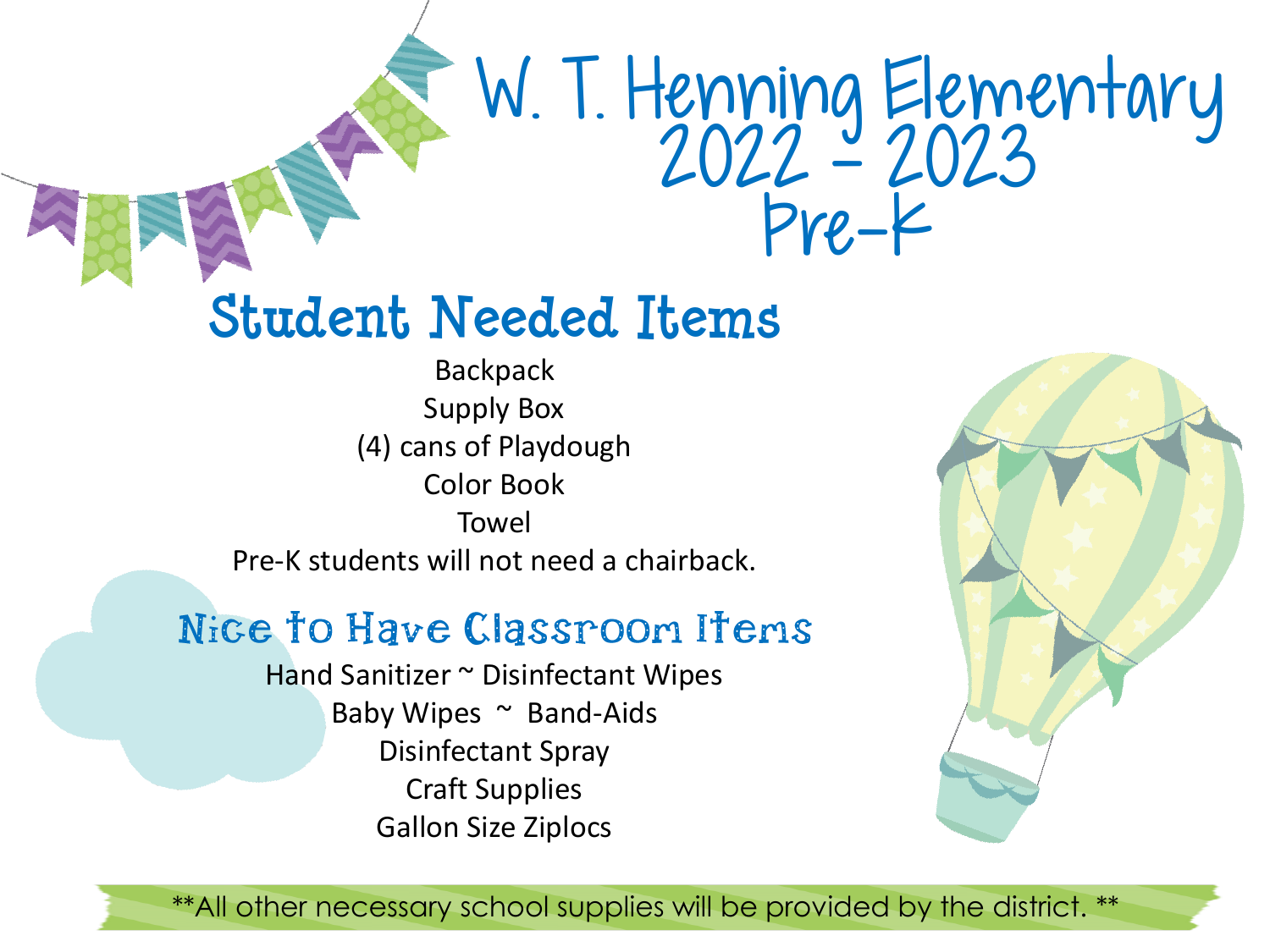# W. I. Henning Elementary 2022 - 2023 Kindergarten

### **Student Needed Items**

(4) 24 pack Crayola Crayons (4) cans of Playdoh Color Book  $\sim$  (4) packs of Glue Sticks Supply Box **Backpack** Chairback

#### Nice to Have Classroon Itens

Hand Sanitizer ~ Disinfecting Wipes Disinfectant Spray ~ Paper Towels Kleenex Gallon Size Ziplocs

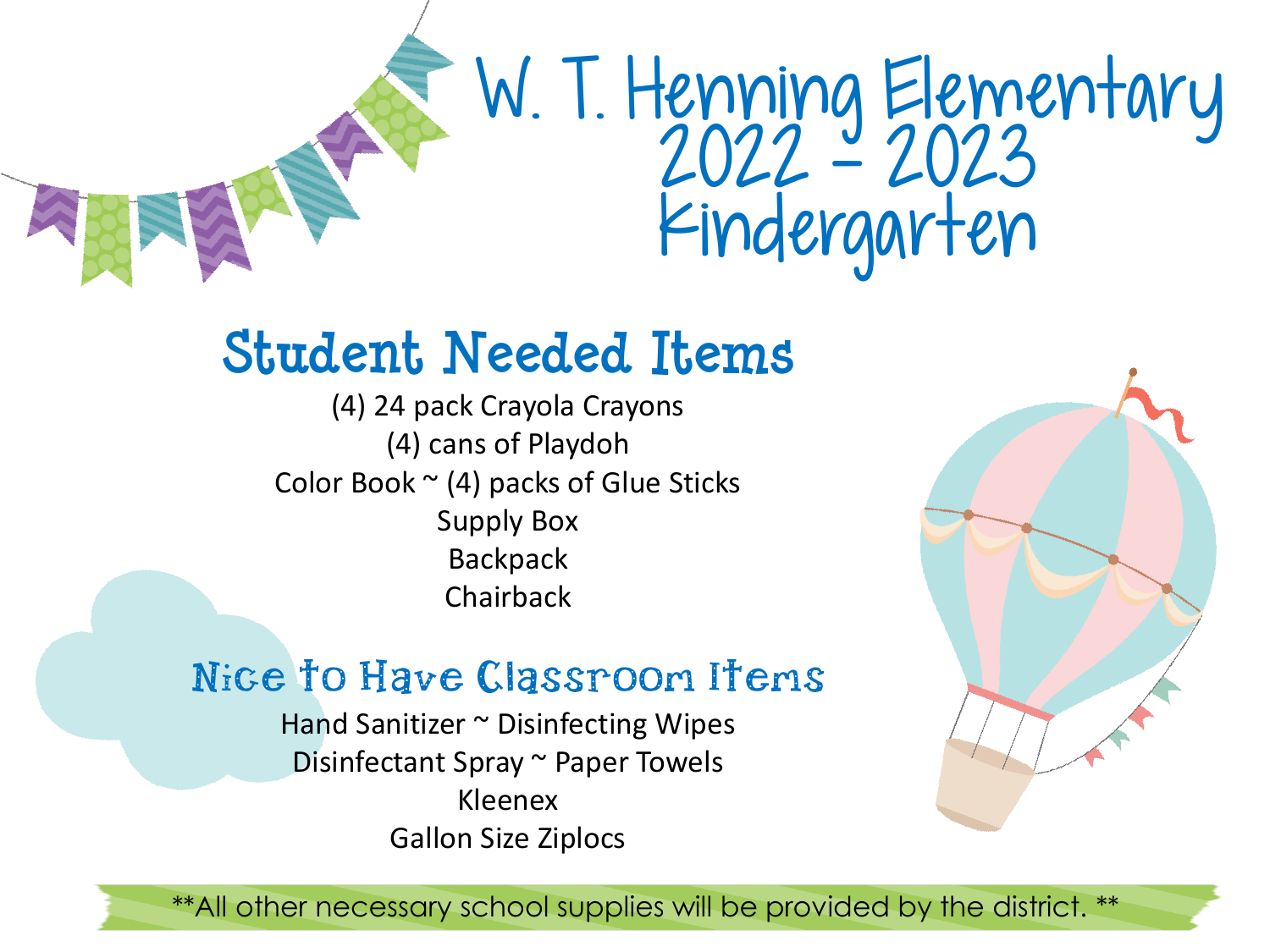

### **Student Needed Items**

Headphones **Backpack** Chairback Supply Box

#### Nice to Have Classroom Items

Hand Sanitizer ~ Disinfectant Wipes Baby Wipes ~ Band-Aids Colored Copy Paper Kleenex White Cardstock Sandwich Size Ziplocs

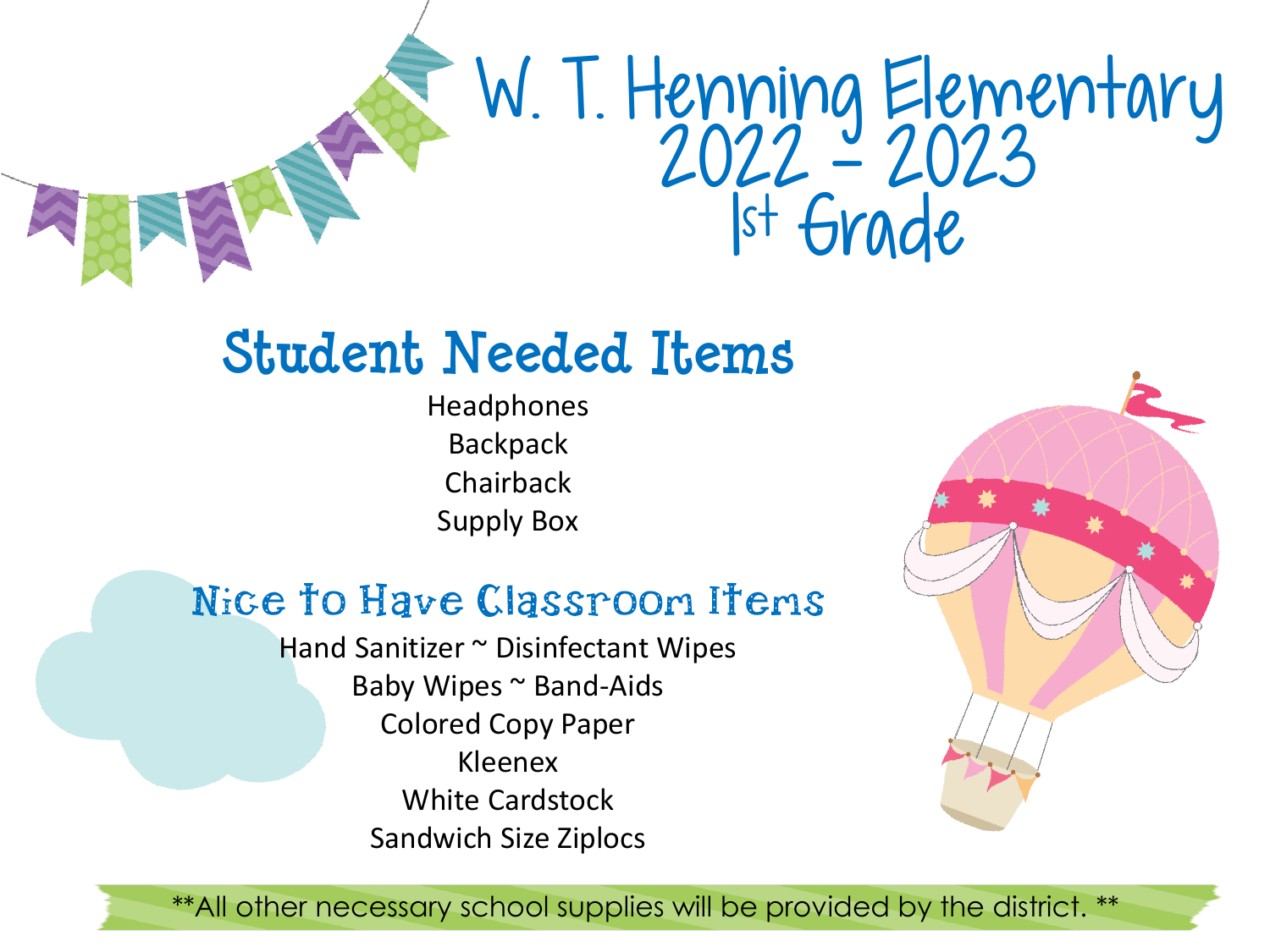# W. I. Henning Elementary 2022 - 2023 2nd Grade

### **Student Needed Items**

**Backpack** Chairback (standard/medium size) 1 ½ inch binder with clear pocket cover 1 Folder (Free Choice) Supply Box Headphones Expo Marker (black, skinny) White Board Eraser

#### Nice to Have Classroom Items

Disinfectant Wipes Erasers (pencil top or block)

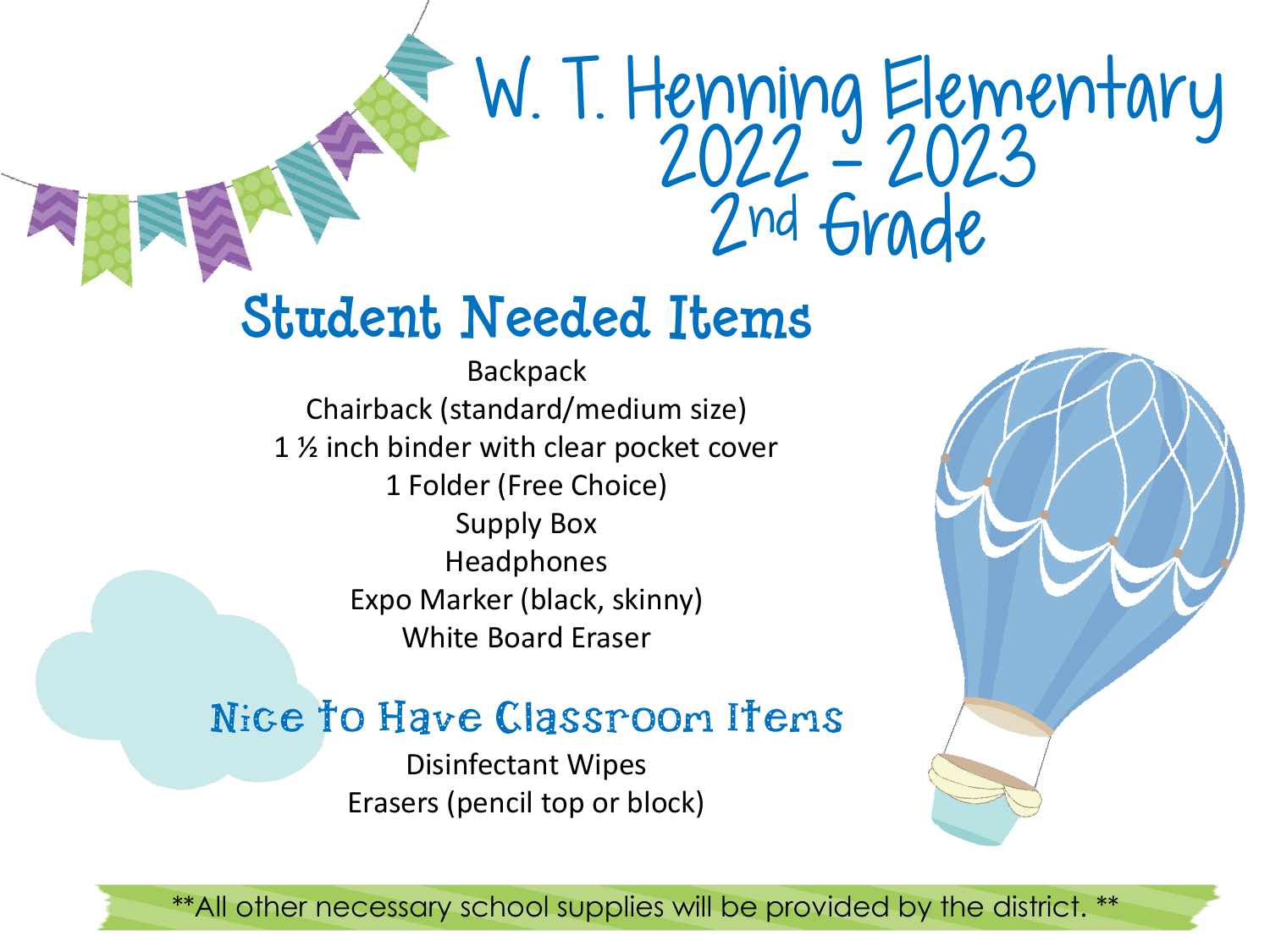# W. I. Henning Elementary 2022 - 2023 3rd Grade

### **Student Needed Items**

**Backpack** Chairback Pencils Zipper Binder (at least 2-inch) 2-Plastic Folders w/prongs & pockets (yellow & red) Ear Buds/Headphones

#### Nice to Have Classroon Itens

Hand Sanitizer ~ Disinfectant Wipes Baby Wipes ~ Band-Aids Colored Copy Paper ~ White Card Stock Post-It Notes ~ Gallon Size Ziplocs Kleenex ~ Paper Towels

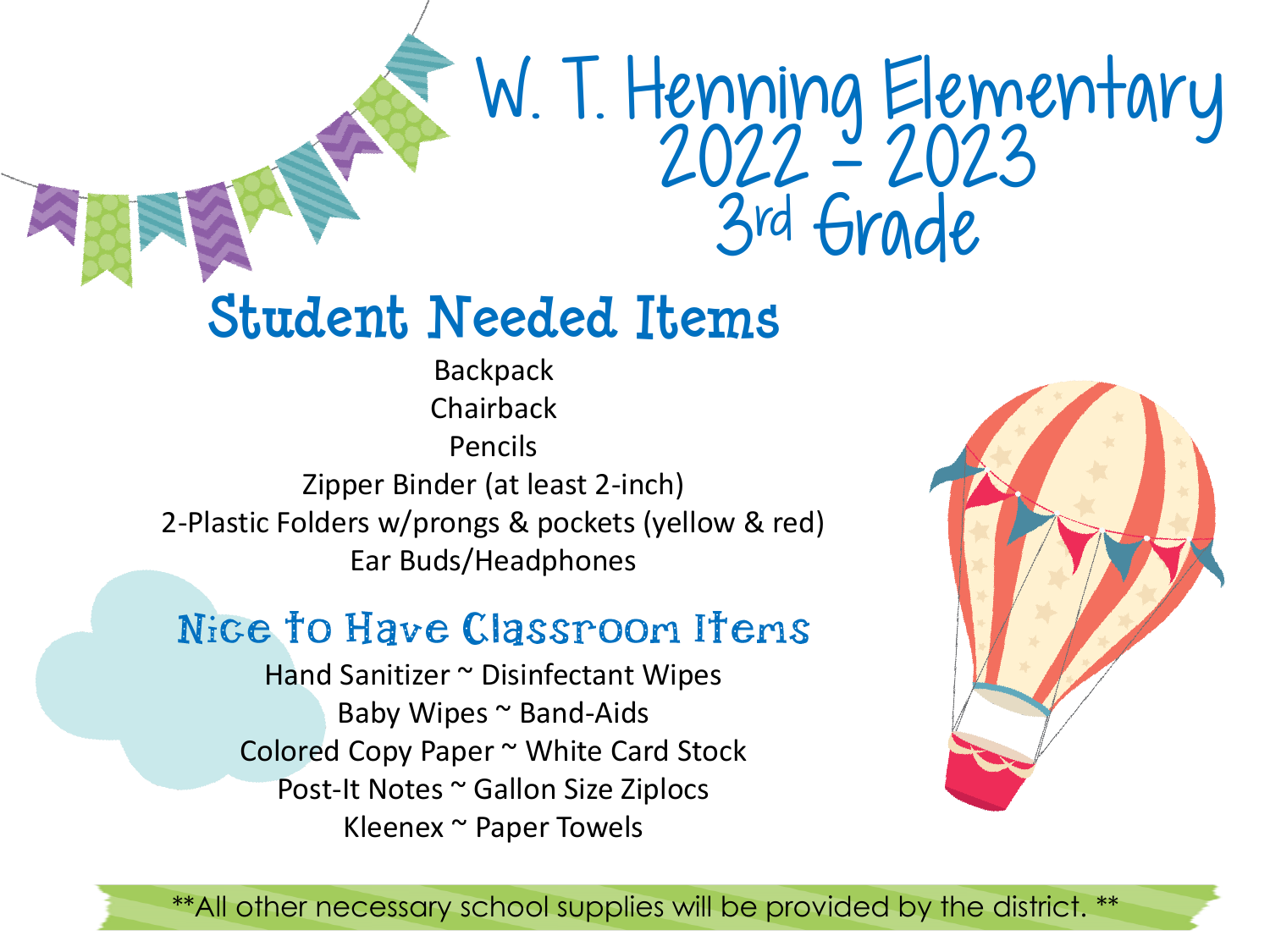

### **Student Needed Items**

Backpack Chairback Ear Buds/Headphones Pencils (No Mechanical – Wooden Only)

#### Nice to Have Classroom Items

Disinfectant Wipes Hand Sanitizer Band-Aids Post-It Notes